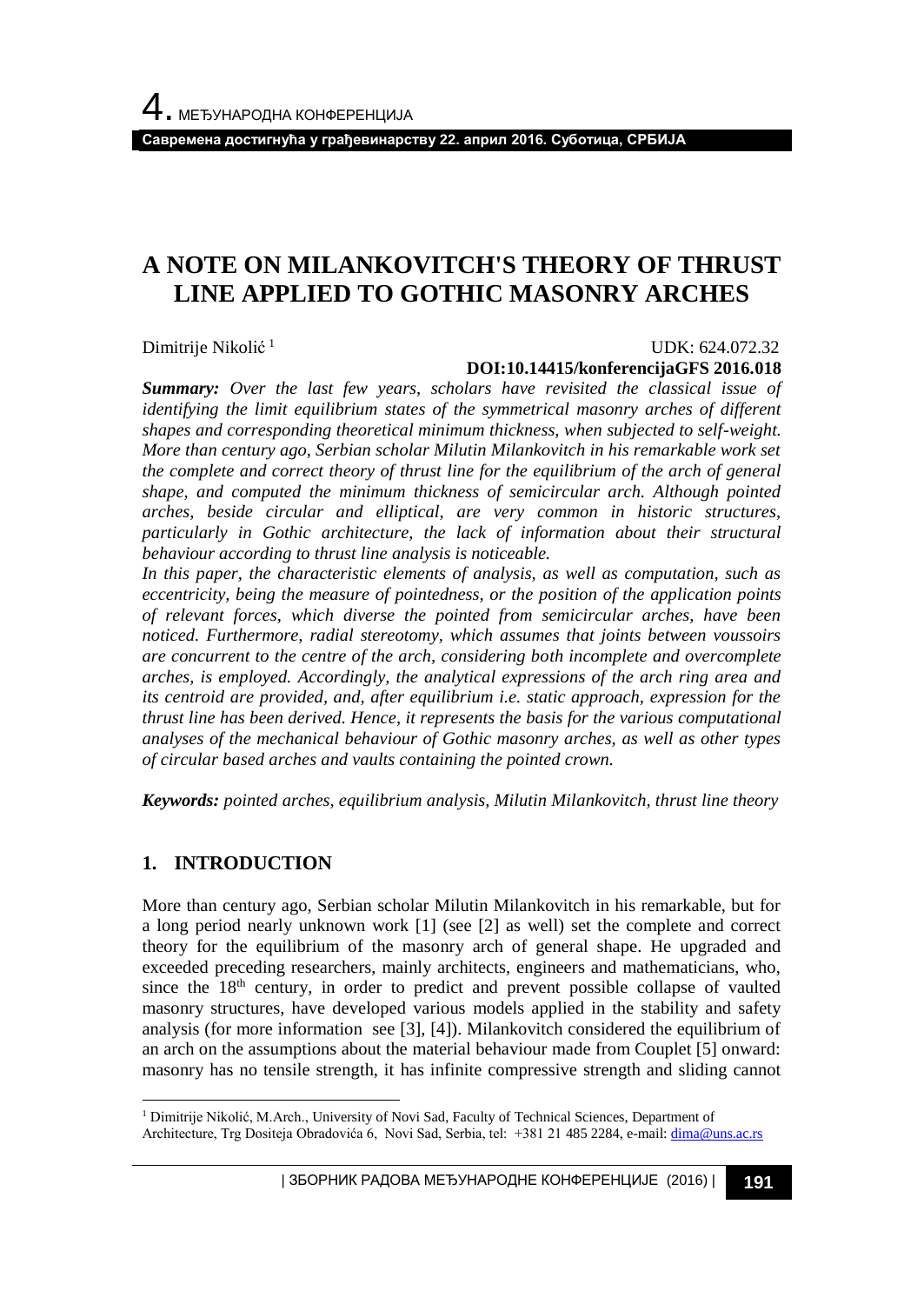# $4<sup>th</sup>$ INTERNATIONAL CONFERENCE

#### **Contemporary achievements in civil engineering 22. April 2016. Subotica, SERBIA**

occur  $[3]$ . Furthermore, he followed the thrust line concept introduced in the 19<sup>th</sup> century (e.g. [6]), where thrust line (Milankovitch: *Druckkurven*) represents the load path, being the locus of the application points of the resultant thrust forces developed at the joints (beds) between the voussoirs of the arch. Milankovitch introduced in the computation the true location of the centre of the gravity of each ideal, generic voussoir, which was until then assumed to be located along the centreline of the arch. Hence, after remarkable mathematical elaboration, he was the first who gave the correct solution for the minimum thickness of semicircular arch of constant thickness subject to its own weight. In addition, he considered the different types of stereotomy, i.e. the direction of generic sections (joints), showing the multiplicity of limit thrust lines (see [7]).

Recently, few scholars have revisited the classical issue of identifying the limit equilibrium states of the symmetrical masonry arches of different shapes and corresponding theoretical minimum thickness, when subjected to self-weight (e.g. [8], [9]). Although pointed masonry arches, beside circular and elliptical, are very common in historic structures, particularly in Gothic architecture, their structural behaviour according to thrust line theory has not been researched in sufficient detail. However, in [10] the geometric framework is set, and the aim of the present paper is to provide a more detailed consideration on the line of thrust and its analytical expression. Hence, employing radial stereotomy (directions of the joints between voussoirs are concurrent to the centre of the arch, as used in Italian pointed arches), the characteristic elements of analysis, as well as computation, such as eccentricity, being the measure of pointedness, or the position of the application points of relevant forces, which diverse the pointed from semicircular arches, have been noticed, and are presented in the following section.

## **2. PARTICULAR GEOMETRIC PARAMETERS OF POINTED ARCH**

Due to the symmetry of the arch, in the following discussion only half-arch is considered. In Fig. 1 (a) relevant geometrical parameters are shown: *R* and *t* denote the mean radius and the thickness of the arch ring, respectively. The minimum value of thickness to radius ratio, *t/R*, represents the minimum possible thickness of the arch normalized by the radius. Further, the value *e*, which measures the deviation from the circular shape, is the horizontal distance between the circular axis' centre *O* and the centre *C* of the pointed arch. The angle  $\alpha$  represents the angle of embrace, which is the complement of the springing angle, and arches can be incomplete (segmental) or overcomplete (horseshoe), if this angle is less or greater than 90°, respectively. The substantial parameter of pointed arch is its eccentricity, being the measure of pointedness, and following [11] represents the ratio between *e* and the difference between *R* and *e*. Thus, arches can be slightly pointed (drop, depressed or obtuse arch), or strongly pointed (also known as lancet, acute or narrow pointed arch). The angle *φ* is angular coordinate measured from the vertical axis of the symmetry of the arch, which defines the generic section. Thrust line cannot be pointed, in the absence of concentrated loads [11], and therefore cannot pass through the extrados at the crown, as opposed to the circular arch. Hence, the parameters of particular importance are the application points *B* and *S* of the horizontal thrust *H* acting at the crown joint, and the reaction force *R* acting at the springings, since, among the eccentricity by default, their position affects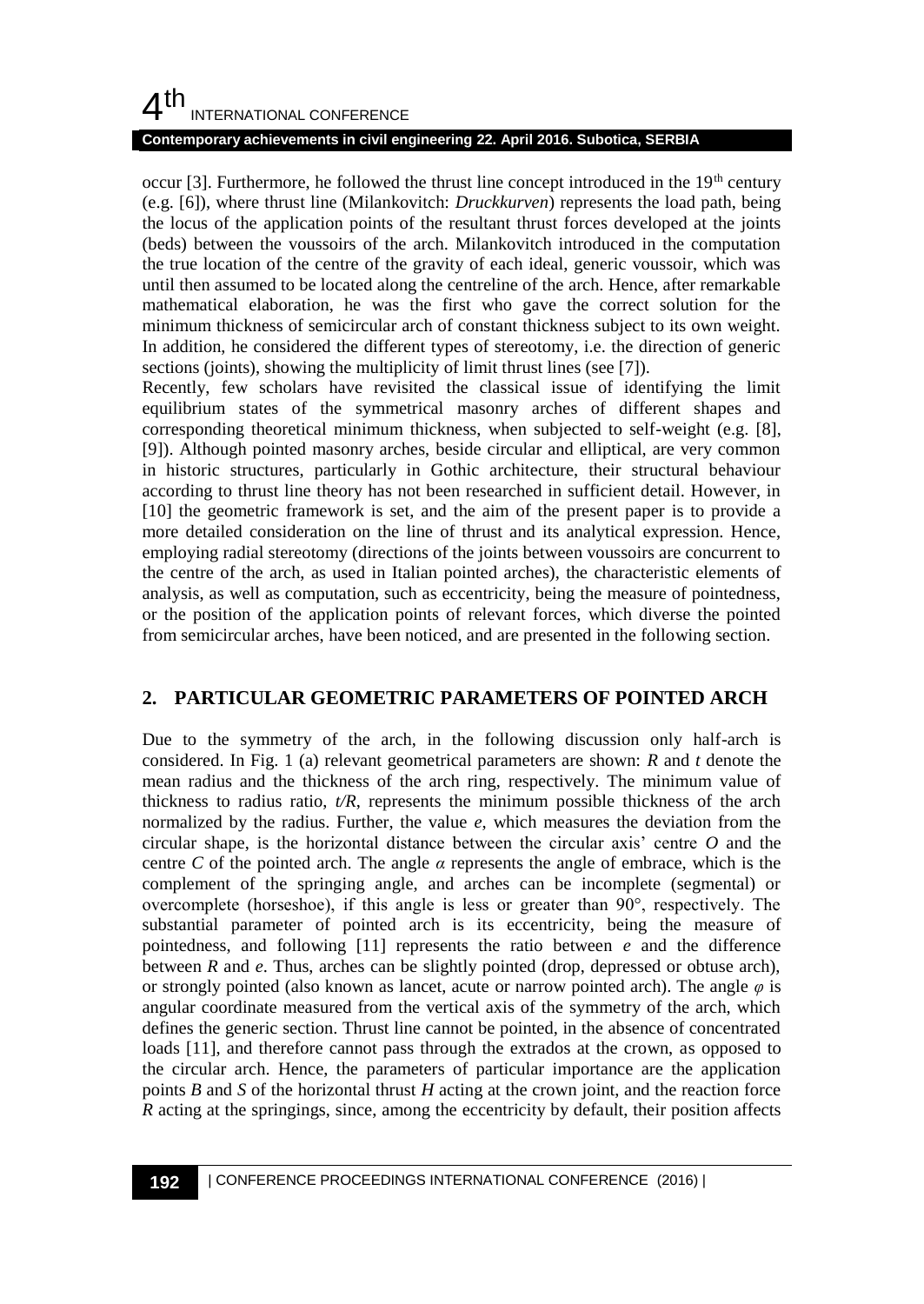# 4. МЕЂУНАРОДНА КОНФЕРЕНЦИЈА **Савремена достигнућа у грађевинарству 22. април 2016. Суботица, СРБИЈА**

the position of thrust line through the arch [10] and therewith the value of horizontal thrust, changing the location of critical sections as well.



*Figure 1. (a) Geometric parameters of pointed arch, (b) free-body diagram of the top portion of the arch with corresponding thrust forces acting on it, (c) force polygon [12]*

The rigid arch is indeterminate to the third degree such that for any arch there is a family of possible equilibrium solutions, which can be visualized with lines of thrust obtained through graphical statics methods [11]. Accordingly, the force polygon expresses graphically the equilibrium of the system; the lines of action of the resultant thrust forces generate the funicular polygon, and the lines of action of the weights of the voussoirs meet at the corners of the funicular polygon to satisfy moment equilibrium (see [7]).

## **3. DERIVATION OF THE EXPRESSION FOR THE THRUST LINE THROUGH GOTHIC ARCHES**

As pointed out by Milankovitch [1], the explicit equation of the line of thrust could be directly obtained without deducing the differential equation and then integrating it, when it is possible to find the analytical expression of the resultant load and its point of application for a finite portion of the system [2]. Thus, along with the usual assumption that specific weight of the masonry and the depth of the arch have unit value, for the sake of simplicity, the problem of the stability of arch can be reduced to purely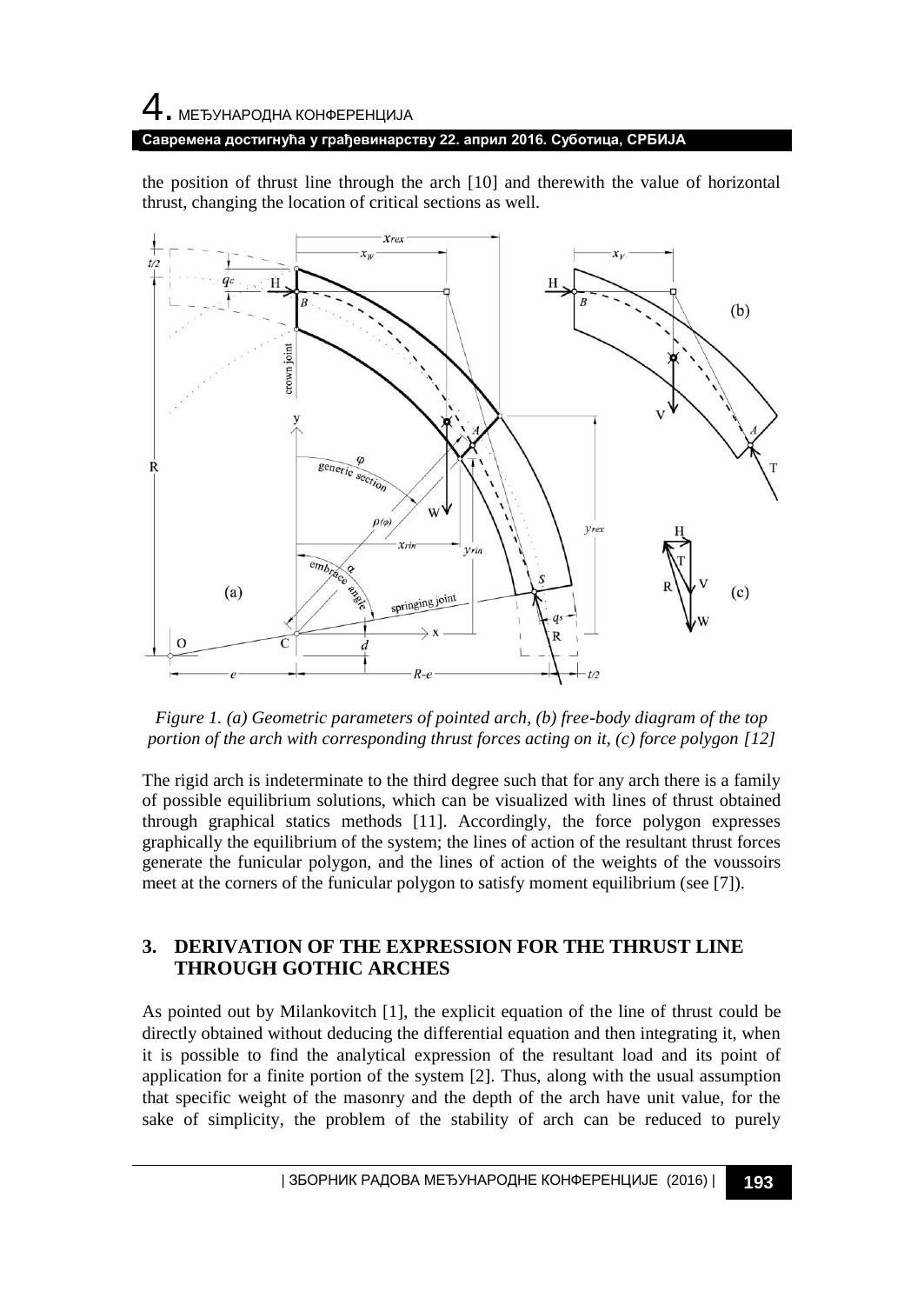## $4<sup>th</sup>$ INTERNATIONAL CONFERENCE

### **Contemporary achievements in civil engineering 22. April 2016. Subotica, SERBIA**

geometrical task. Namely, a self-weight of the arch or its portion is substituted by the area of the arch ring, limited by extrados and intrados curves as well as by the particular joints between voussoirs, and is applied in the centre of gravity i.e. in the centroid of the limited area. Accordingly, knowing the weight *W* being the area of the half-arch as well as the centroid of the area, and assuming the application points *B* and *S* of the forces *H* and  $F$ , respectively (see Fig. 1 (a) and (c)), from rotational equilibrium about the springing hinge *S*, one can determine the value *H* of horizontal thrust, given by the following expression:

$$
H = \frac{W(\rho_{\alpha}\sin(\alpha) - x_{w})}{\rho_{0} - \rho_{\alpha}\cos(\alpha)}
$$
 (1)

whereas the weight *W* of the half-arch, after [12], is:

$$
W(\varphi = \alpha) = \frac{1}{2} \left[ R_{ex}^{2} \sin^{-1} \left( \frac{\sqrt{R_{ex}^{2} - e^{2}}}{R_{ex}} \right) - e \sqrt{R_{ex}^{2} - e^{2}} - R_{in}^{2} \sin^{-1} \left( \frac{\sqrt{R_{in}^{2} - e^{2}}}{R_{in}} \right) + e \sqrt{R_{in}^{2} - e^{2}} - 2Rt \sin^{-1} (\cos(\alpha)) \right] \quad (2)
$$

and the abscissa  $x_W$  of its centre of gravity is given by:

$$
x_{w}(\varphi = \alpha) = \left\{ eR_{in}^{2} \left[ \sin^{-1} \left( \frac{\sqrt{R_{in}^{2} - e^{2}}}{R_{in}} \right) - \sin^{-1}(\cos(\alpha)) \right] - eR_{ex}^{2} \left[ \sin^{-1} \left( \frac{\sqrt{R_{ex}^{2} - e^{2}}}{R_{ex}} \right) - \sin^{-1}(\cos(\alpha)) \right] + \frac{1}{3} \left( e^{2} - 2R_{ex}^{2} \sqrt{R_{ex}^{2} - e^{2}} - \frac{1}{3} \left( e^{2} + 2R_{in}^{2} \sqrt{R_{in}^{2} - e^{2}} - \frac{2}{3} \cos(\alpha) \left( R_{ex}^{3} - R_{in}^{3} \right) \right) \right/ \frac{1}{3} \left[ R_{ex}^{2} \sin^{-1} \left( \frac{\sqrt{R_{ex}^{2} - e^{2}}}{R_{ex}} \right) - e\sqrt{R_{ex}^{2} - e^{2}} - R_{in}^{2} \sin^{-1} \left( \frac{\sqrt{R_{in}^{2} - e^{2}}}{R_{in}} \right) + e\sqrt{R_{in}^{2} - e^{2}} - 2Rt \sin^{-1}(\cos(\alpha)) \right] \right\}
$$
(3)

Furthermore, two boundary conditions defining the positions of application points *B* and *S*, i.e. the distance of the thrust line from the centre of the arch at the crown and springings, *ρ<sup>0</sup>* and *ρ<sup>α</sup>* respectively, are as follows:

$$
\rho_0 = \rho(\varphi = 0) = \sqrt{(R + t/2)^2 - e^2} - d - q_c \tag{4}
$$

and

$$
\rho_{\alpha} = \rho(\varphi = \alpha) = (R + t/2) - q_s - \sqrt{d^2 - e^2}
$$
\n(5)

whereas  $d=e\cot(\alpha)$ ;  $q_c$  is the radial distance between the point of application of the horizontal thrust and the crown at extrados, and *q<sup>s</sup>* is the radial distance between the point of application of the reaction force at the springings and the extrados, as shown in Fig. 1 (a). Further, the resultant thrust *T* at generic section at the angle  $\varphi$  together with its point of application *A* is uniquely determined from the force and moment equilibrium, either graphically with the force polygon (see Fig. 1 (b) and (c)) or analytically by solving equilibrium equations. Thus, from rotational equilibrium about point *A* follows: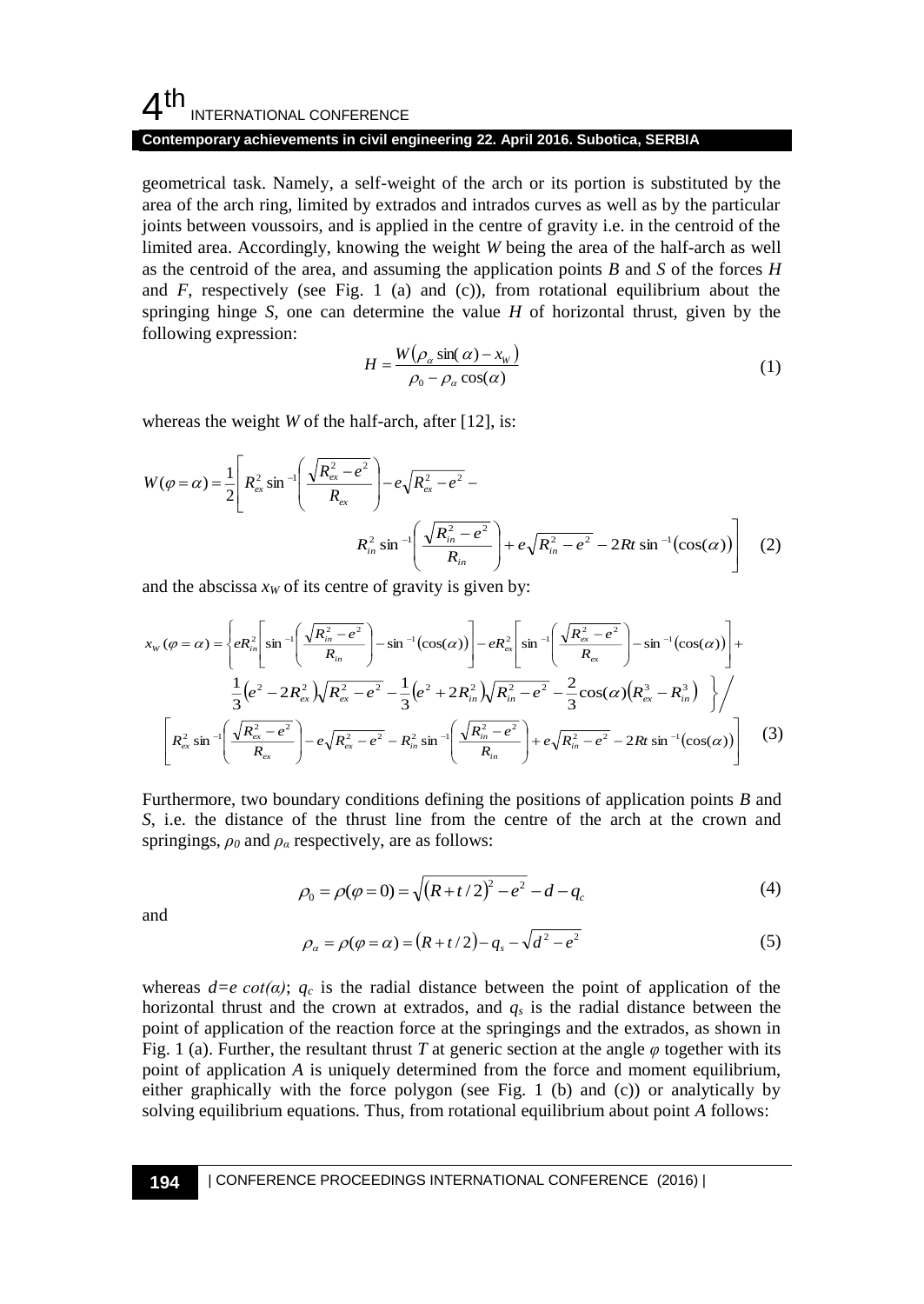4. МЕЂУНАРОДНА КОНФЕРЕНЦИЈА

#### **Савремена достигнућа у грађевинарству 22. април 2016. Суботица, СРБИЈА**

$$
V(\rho \sin(\varphi) - x_v) = H(\rho_0 - \rho \cos(\varphi))
$$
\n(6)

whereas, in accordance with Fig. 1 and after [12], the weight  $V(\varphi)$  of the finite portion of the arch up to generic section at the angle  $\varphi$ , represented by the area of corresponding arch ring, and its centre of mass  $x_V(\varphi)$  i.e. the centroid of that area, are given by Eq. (7) and Eq. (8), respectively:

$$
V(\varphi) = \frac{1}{2} \left\{ (d + y_{\text{rex}}) \left[ 2e^{-\sqrt{R_{\text{ex}}^2 - (d + y_{\text{rx}})^2}} \right] - (d + y_{\text{rin}}) \left[ 2e^{-\sqrt{R_{\text{in}}^2 - (d + y_{\text{rin}})^2}} \right] - e^{\sqrt{R_{\text{ex}}^2 - e^2}} + e^{\sqrt{R_{\text{in}}^2 - e^2}} - R_{\text{in}}^2 \left[ \sin^{-1} \left( \frac{d + y_{\text{rex}}}{R_{\text{ex}}} \right) - \sin^{-1} \left( \frac{\sqrt{R_{\text{ex}}^2 - e^2}}{R_{\text{ex}}} \right) \right] + R_{\text{in}}^2 \left[ \sin^{-1} \left( \frac{d + y_{\text{rin}}}{R_{\text{in}}} \right) - \sin^{-1} \left( \frac{\sqrt{R_{\text{in}}^2 - e^2}}{R_{\text{in}}} \right) \right] + \cot(\varphi) (x_{\text{rex}}^2 - x_{\text{rin}}^2) \right\}
$$
(7)

$$
V(\rho \sin(\varphi) - x_v) = H(\rho_0 - \rho \cos(\varphi))
$$
 (6)  
whereas, in accordance with Fig. 1 and after [12], the weight  $V(\varphi)$  of the finite portion of  
the arch up to generic section at the angle  $\varphi$ , represented by the area of corresponding  
arching, and its centre of mass  $sv(\varphi)$  i.e. the centroid of that area, are given by Eq. (7)  

$$
V(\varphi) = \frac{1}{2} \left\{ (d + y_{xx}) \left[ 2e^{-\sqrt{R_{\alpha}^2 - (d + y_{xx})^2}} \right] - (d + y_{xx}) \left[ 2e^{-\sqrt{R_{\alpha}^2 - (d + y_{xx})^2}} \right] - e^{\sqrt{R_{\alpha}^2 - e^2}} + e^{\sqrt{R_{\alpha}^2 - e^2}} - e^{\sqrt{R_{\alpha}^2 - e^2}} - 1 \right\}
$$

$$
R_{\alpha}^2 \left[ \sin^{-1} \left( \frac{d + y_{xx}}{R_{\alpha}} \right) - \sin^{-1} \left( \frac{\sqrt{R_{\alpha}^2 - e^2}}{R_{\alpha}} \right) \right] + R_{\alpha}^2 \left[ \sin^{-1} \left( \frac{d + y_{xx}}{R_{\alpha}} \right) \right] + \sin^{-1} \left( \frac{\sqrt{R_{\alpha}^2 - e^2}}{R_{\alpha}} \right) \right] + \cos(\rho \sqrt{x_{xx}^2 - x_{xx}^2})
$$
 (7)  

$$
x_v(\varphi) = \left\{ R_{\alpha}^2 \left[ \sin^{-1} \left( \frac{d + y_{xx}}{R_{\alpha}} \right) + \sqrt{R_{\alpha}^2 - e^2} - e \sin^{-1} \left( \frac{\sqrt{R_{\alpha}^2 - e^2}}{R_{\alpha}} \right) \right] + 4 \left\{ (d + y_{xx}) \left[ e(\sqrt{R_{\alpha}^2 - (d + y_{xx})^2} \right] - (e^2 - R_{\alpha}^2) \right] \right\}
$$

$$
R_{\alpha}^2 \left[ \sin^{-1} \left( \frac{d + y_{xx}}{R_{\alpha}} \right) - \sin^{-1} \left( \frac{\sqrt{R_{\alpha}^2 - e^2}}{R_{\alpha}} \right) \right] + \frac{1}{3} \left[ (d + y_{xx})^2 - (e^2 - e^
$$

In Eqs. (7) and (8),  $R_{ex} = R + t/2$  and  $R_{in} = R - t/2$  are radii of extrados and intrados circle, respectively, and the quantities  $x_{rex}$ ,  $x_{rin}$ ,  $y_{rex}$  and  $y_{rin}$  are the abscissas and ordinates of the extrados and intrados of the arch, as one can see in Fig. 1 (a). Finally, from Eq. (6) one can solve distance  $\rho$  between the thrust line and the centre of the arch, obtaining the following closed form expression for the thrust line of pointed arches (expressed in Cartesian coordinates and traced with dashed line in Fig. 1 (a) and (b)):

$$
\rho(\varphi) = \frac{H\rho_0 + Vx_V}{H\cos(\varphi) + V\sin(\varphi)}
$$
\n(9)

whereas the *H*,  $\rho_0$ , *V* and  $x_V$  are given by Eqs. (1), (4), (7) and (8), respectively (substituting these expressions into Eq. (9) one can obtain expanded expression for the line of thrust, not shown here because of the length of the solution). Hence, for each generic section, the distance of the thrust line, i.e. of the application point of the resultant thrust force, from the extrados and intrados, can be computed, and the critical sections regarding the joints where the thrust line approaches closest to the arch boundary can be detected.

### **4. FINAL REMARKS AND CONCLUSIONS**

Serbian scholar Milutin Milankovitch was the first who provided the complete theory of thrust line, with the correct mathematical elaboration concerning the true location of the centres of gravity of generic voussoir, for the equilibrium analysis of the arch of general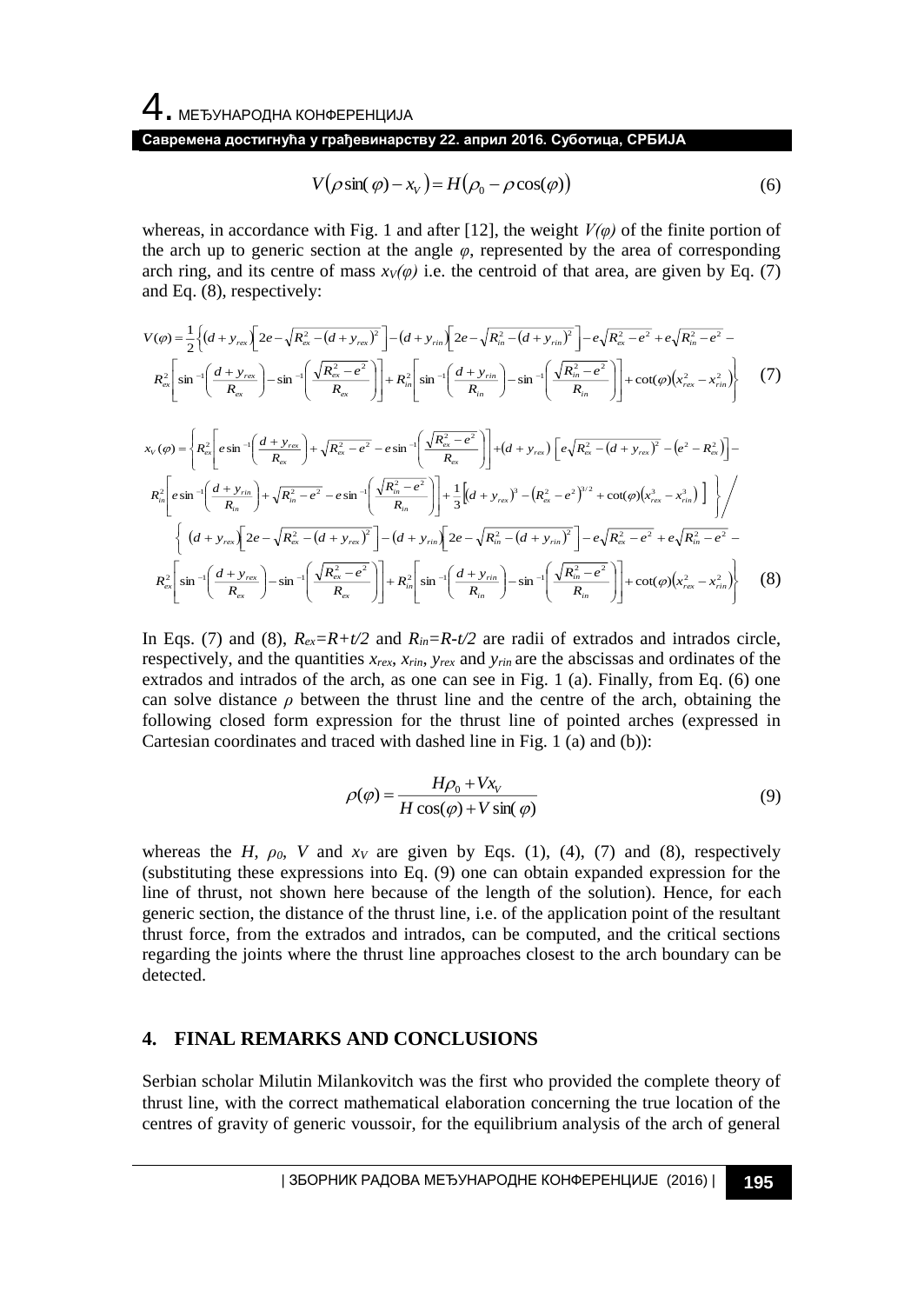## $4<sup>th</sup>$ INTERNATIONAL CONFERENCE

#### **Contemporary achievements in civil engineering 22. April 2016. Subotica, SERBIA**

shape. Recently, this theory has been revisited in the analysis regarding elliptical arches. However, the application to pointed arches has not been considered.

Therefore, in this paper, the characteristic elements of analysis, as well as computation, such as eccentricity, being the measure of pointedness or the position of the application points of relevant forces, which diverse the pointed from semicircular arches, have been noticed. Hence, after equilibrium i.e. static approach and employing radial stereotomy, concerning both incomplete and overcomplete pointed arches, the analytical expression for the thrust line has been derived. Therefore, it represents the basis for the various computational analyses of the mechanical behaviour of Gothic masonry arches, as well as other types of circular based arches or vaults containing the pointed part. Inspecting the different values of the eccentricity and embrace angle, critical sections with appropriate collapse modes can be identified, enabling the detection of the minimum thickness and corresponding thrust values. In addition, different types of exercised stereotomy, such as vertical or normal, remain to be considered. Moreover, regarding the further possible developments of the present research, appropriate iterative procedures and computer codes can be developed in order to enable the extensive elaboration of the problem as well as to provide the complete insight into the matter.

## **ACKNOWLEDGEMENTS**

The paper was done within the Project No. TR36042 supported by the Ministry of Education, Science and Technological Development of the Republic of Serbia.

## **REFERENCES**

- [1] Milankovitch, M.: Theorie der Druckkurven. *Zeitschrift für Mathematik und Physik,* **1907**, 55, pp. 1–27.
- [2] Foce, F.: Milankovitch's Theorie der Druckkurven: Good mechanics for masonry architecture. *Nexus Netw. J.*, **2007**, 9, pp. 185–210.
- [3] Heyman, J.: *Coulomb's memoir on statics: An essay in the history of civil engineering*. Cambridge university press, Cambridge, **1972**.
- [4] Benvenuto, E.: *An introduction to the history of structural mechanics*. Springer-Verlag, New York, **1991**.
- [5] Couplet, P.: *De la poussée des voûtes*. Histoire de l'Académie Royale des Sciences, Paris, **1729, 1730**, pp. 79–117 and pp. 117–141.
- [6] Moseley, H.: *The Mechanical Principles of Engineering and Architecture*. London, **1843**.
- [7] Makris, N., Alexakis, H.: The effect of stereotomy on the shape of the thrust-line and the minimum thickness of semicircular masonry arches. *Arch. Appl. Mech.,* **2013**, 83, pp. 1511–1533.
- [8] Alexakis, H., Makris, N.: Minimum thickness of elliptical masonry arches. *Acta Mech.,* **2013**, 224, pp. 2977–2991.